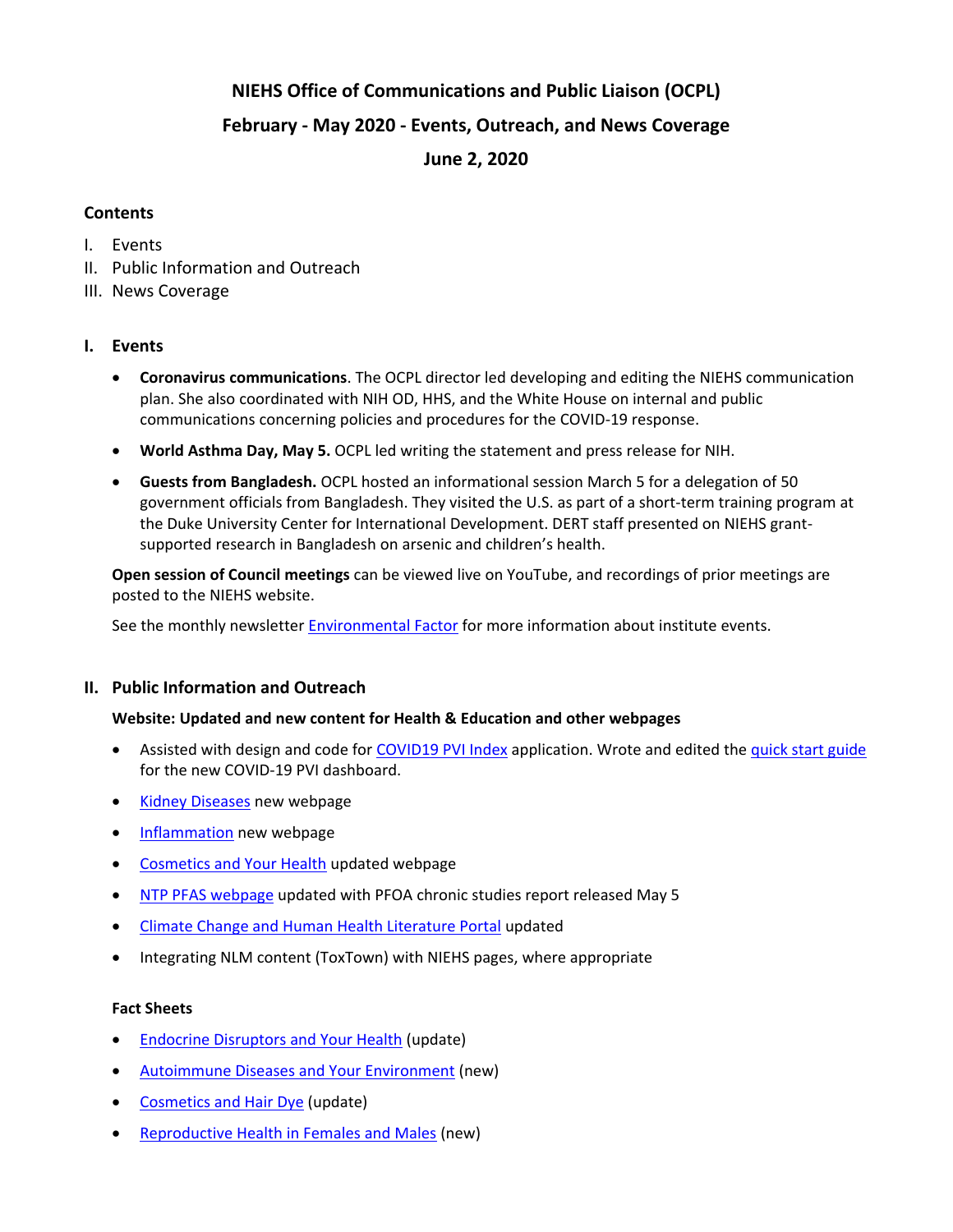### **Social Media Accounts**

In accordance with popular trends, NIEHS continues to use social media to reach new audiences with its environmental health messages. Content is regularly posted through these platforms:

- **[Facebook](https://www.facebook.com/NIH.NIEHS)** (targeted to a general audience)
- [Twitter](https://twitter.com/niehs) (@NIEHS targeted to both lay audience and science community)
- [LinkedIn](https://www.linkedin.com/company/national-institute-of-environmental-health-sciences-niehs-) (targeted to people working in the environmental health field)
- [YouTube](https://www.youtube.com/channel/UCxg2OdLAFrKlSDCI0Yjgwsg) (targeted to both lay audience and science community)

## **Social Media Growth Trends**

Social media followership continues to steadily increase. From January 2020 to May 20, 2020, the NIEHS:

- Twitter feed increased from 18,886 to 19,769 followers
- Facebook page increased from 24,860 to 26,958 followers
- LinkedIn page increased from 4,032 to 4,432 followers

### **Social Media Highlights**

- World Autism Month (April) Promoted the health topics page on autism.
- National Public Health Week (April 6-12) Promoted subscribing to the Environmental Factor.
- Earth Day 2020 (April 22) Promoted the live webcast of the NIEHS Earth Day 2020 presentation and the NIEHS "Climate Change and Human Health" webpage.
- National Environmental Education Week (April 20-24) Shared the NIEHS Citizen Schools video.
- National Nutrition Month (March) Promoted a PEPH resource on nutrition and the environment.
- International Prenatal Infection Prevention Month (February) Shared the 2016 EHP article "Infant Infections and Respiratory Symptoms in Relation to in Utero Arsenic Exposure in a U.S. Cohort."
- World Cancer Day (February 4) Promoted the NIEHS Environmental Health Topics page for cancer.

## **OCPL also promoted the following NIEHS and grantee news through social media:**

- Custom tweet promoting a YouTube video about a new NIEHS SRP study which found an electrochemical system can break down tetrachloroethylene in groundwater. (April)
- Researchers Seek to Develop Antiviral Membrane Mask (UK, 4-6-20)
- New sensors could offer early detection of lung tumors (MIT, 4-6-20)
- Autoimmunity May Be Rising in the United States (NIEHS, 4-9-20)
- Iowa Superfund Research Program receives \$11.4M from NIH to continue study of airborne PCBs (Iowa, 4-21-20)
- Connecting Your World with Your Health (NC State, 3-11-20)
- Video: The Molecular Toxicology Interdepartmental Program at UCLA (SOT TV, 3-16-20)
- Welcome to the Rutgers Virtual Pharmacology and Toxicology Conference 2020! (Rutgers, 3-19-20)
- Researchers develop tool to help communities access environmental risk data (Texas A&M, 3-26-20)
- Engagement with a Range of Stakeholders Can Lead to Environmental Health Solutions (Univ. of Rochester, 2-5-20)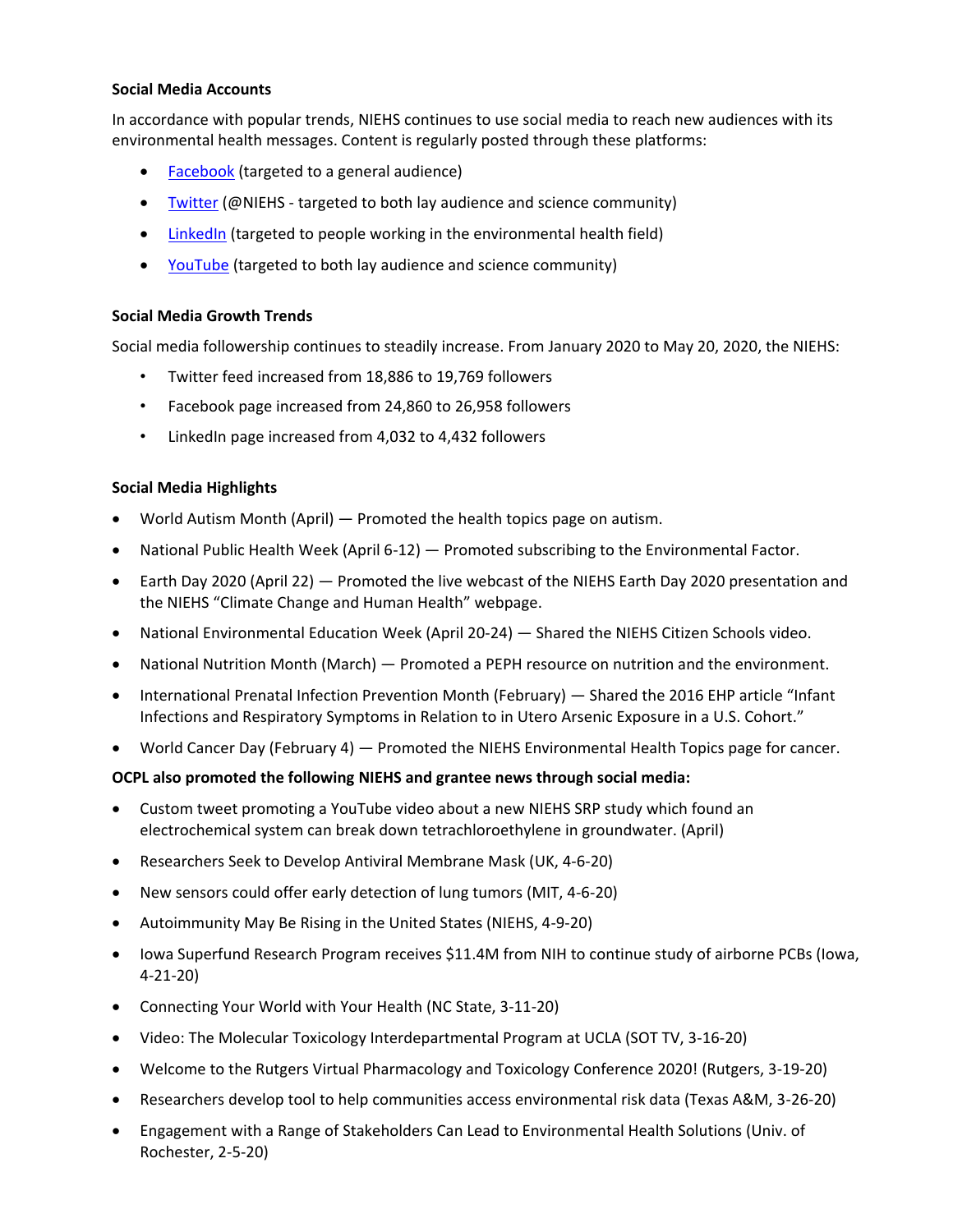- Common water disinfecting method may result in toxic byproducts, study finds (Johns Hopkins, 2-6-20)
- A High-Fiber Diet May Counteract the Harmful Health Effects of Pollutants (Kentucky Superfund, 2-7-20)

## **Other NIEHS and NIH projects and events were promoted through social media:**

- Shared posts to Facebook and Twitter promoting NIH's participation in the Ken Burns PBS documentary, "The Gene: An Intimate History." (April)
- Promoted new NIEHS resources, including the autoimmunity factsheet and health topics pages on inflammation as well as kidney disease. (April)
- Created a custom post for Twitter promoting a new funding opportunity for the NIEHS Revolutionizing Innovative, Visionary Environmental-health Research (RIVER) program.
- NIH Careers Twitter Chat OCPL coordinated with OSED to promote and participate in this event about the NIEHS Summer Internship program, Scholars Connect Program, and NIH Pathways Program.
- NIH ORWH Facebook Live Event OCPL compiled custom posts for Facebook and Twitter, promoting this event and its goal to provide mentoring advice and expertise for women researchers of color.

## **Social media projects related to the coronavirus:**

- COVID-19: Demand grows for free groceries, but packing and distributing them safely can be tricky (Cincinnati Interfaith Worker Training Program via ABC Local News, 4-10-20)
- Shared posts on FB and Twitter promoting the CDC's COVID-19 self-checker system, Clara. (April)
- Shared posts on FB and Twitter promoting an NIH blog post on COVID-19 and mental health from Francis Collins and Joshua Gordon. (April)
- COVID-19 Workers Get Training to Protect Their Own Health (NIEHS, 3-23-20)
- Shared posts on FB and Twitter promoting the CDC's parent resource for answering children's questions about COVID-19. (April)
- Coordinated with other ICs to distribute multiple NIH and CDC resources to the public via social media regarding COVID-19 research, safety tips, and other recommendations for promoting public health.
- Coordinated with NIH to create a comprehensive COVID-19 web resource, which includes a link to the Worker Training Program's resource page for protecting first responders from the virus.
- Coordinated with NIH to promote an Instagram Live conversation between NIAID Director Anthony Fauci and three-time NBA champion Stephen Curry.
- Penned custom posts sharing Anthony Fauci's "Coronavirus Facts 101" interview with The Daily Show.

## **III. News Coverage**

## **NIEHS News Releases**

- May 5, 2020: NIH [Statement](https://www.niehs.nih.gov/news/newsroom/releases/2020/may5/index.cfm) on World Asthma Day 2020
- April 8, 2020: [Autoimmunity May Be Rising in the United States](https://www.niehs.nih.gov/news/newsroom/releases/2020/april8/index.cfm)
- March 23, 2020[: COVID-19 Workers Get Training to Protect Their Own Health](https://www.niehs.nih.gov/news/newsroom/releases/2020/march23/index.cfm)

## **Grantee News Releases Promoted by NIEHS:**

• May 19, 2020: [Scientists find evidence of link between diesel exhaust, risk of Parkinson's](https://newsroom.ucla.edu/releases/scientists-link-diesel-exhaust-parkinsons-disease?utm_source=miragenews&utm_medium=miragenews&utm_campaign=news)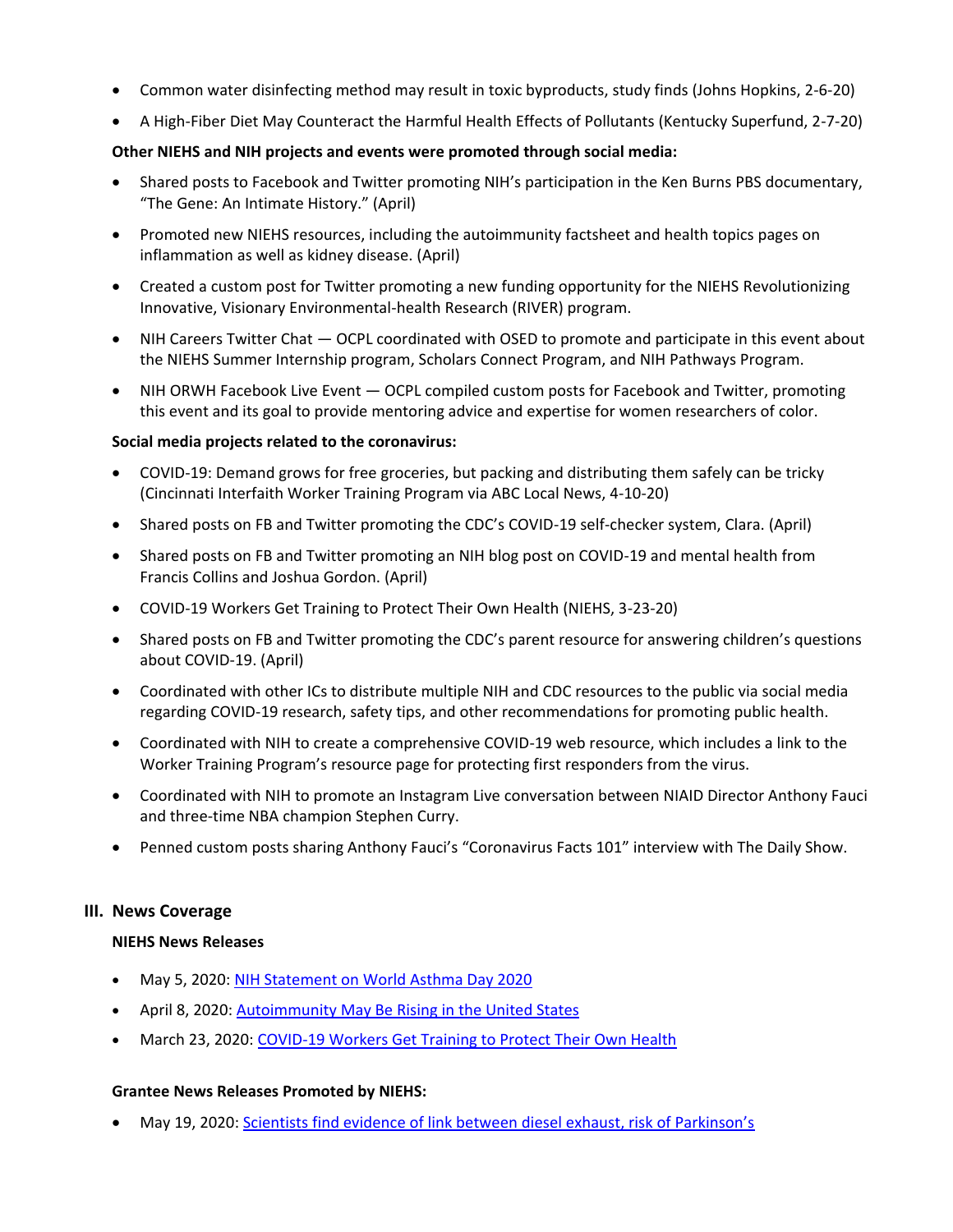- April 23, 2020[: Commonly Used Chemicals Associated With Miscarriage, Yale School of Public Health](https://publichealth.yale.edu/communications/news-article/24175/)  **[Study Finds](https://publichealth.yale.edu/communications/news-article/24175/)**
- April 2, 2020: [UK Researchers Seek to Develop Antiviral Membrane Mask](http://uknow.uky.edu/research/uk-researchers-seek-develop-antiviral-membrane-mask)
- April 1, 2020: [Preeclampsia Linked to Neurologic Disease in Full-Term Babies](https://www.medpagetoday.com/psychiatry/generalpsychiatry/85756)
- April 1, 2020: [New Sensors Could Offer Early Detection of Lung Tumors](http://news.mit.edu/2020/urine-sensor-test-detect-lung-tumors-0401)
- March 18, 2020: Using "organs-on-a-[chip" to Model Complicated Diseases](http://news.mit.edu/2020/organ-on-microfluidic-chip-0318)
- March 16, 2020[: Texas A&M Researchers Develop New Tool to Help Communities Access Environmental](https://vetmed.tamu.edu/news/press-releases/texas-am-researchers-develop-new-tool-to-help-communities-access-environmental-risk-data/)  [Risk Data](https://vetmed.tamu.edu/news/press-releases/texas-am-researchers-develop-new-tool-to-help-communities-access-environmental-risk-data/)
- March 16, 2020[: Health Benefits for Kids Outweigh Risks of Eating Fish During Pregnancy](https://keck.usc.edu/health-benefits-for-kids-outweigh-risks-of-eating-fish-during-pregnancy/)
- March 5, 2020: [The Complex Biology Behind Your Love \(or Hatred\) of Coffee](https://newscenter.lbl.gov/2020/03/05/biology-love-of-coffee/)
- February 26, 2020: [Women Firefighters Face High Exposure to Toxic 'Forever Chemicals'](https://news.berkeley.edu/2020/02/26/women-firefighters-face-high-exposure-to-toxic-forever-chemicals/)
- February 20, 2020[: Think All BPA-free Products Are Safe? Not so Fast, Scientists Warn](https://news.missouri.edu/2020/think-all-bpa-free-products-are-safe-not-so-fast-scientists-warn/)
- February 6, 2020: [Cancer-causing Culprits Could Be Caught by Their DNA Fingerprints](https://health.ucsd.edu/news/releases/Pages/2020-02-06-cancer-causing-culprits-could-be-cought-by-dna-fingerprints.aspx)

### **News Coverage of NIEHS Science, Researchers, and Activities**

- May 1-17, 2020 192 media stories
- April 2020 412 media stories
- March 2020 398 media stories
- February 2020 735 media stories

#### **NIEHS in the News**

Media stories ran in many different outlets and feature a variety of topics. See table on next pages.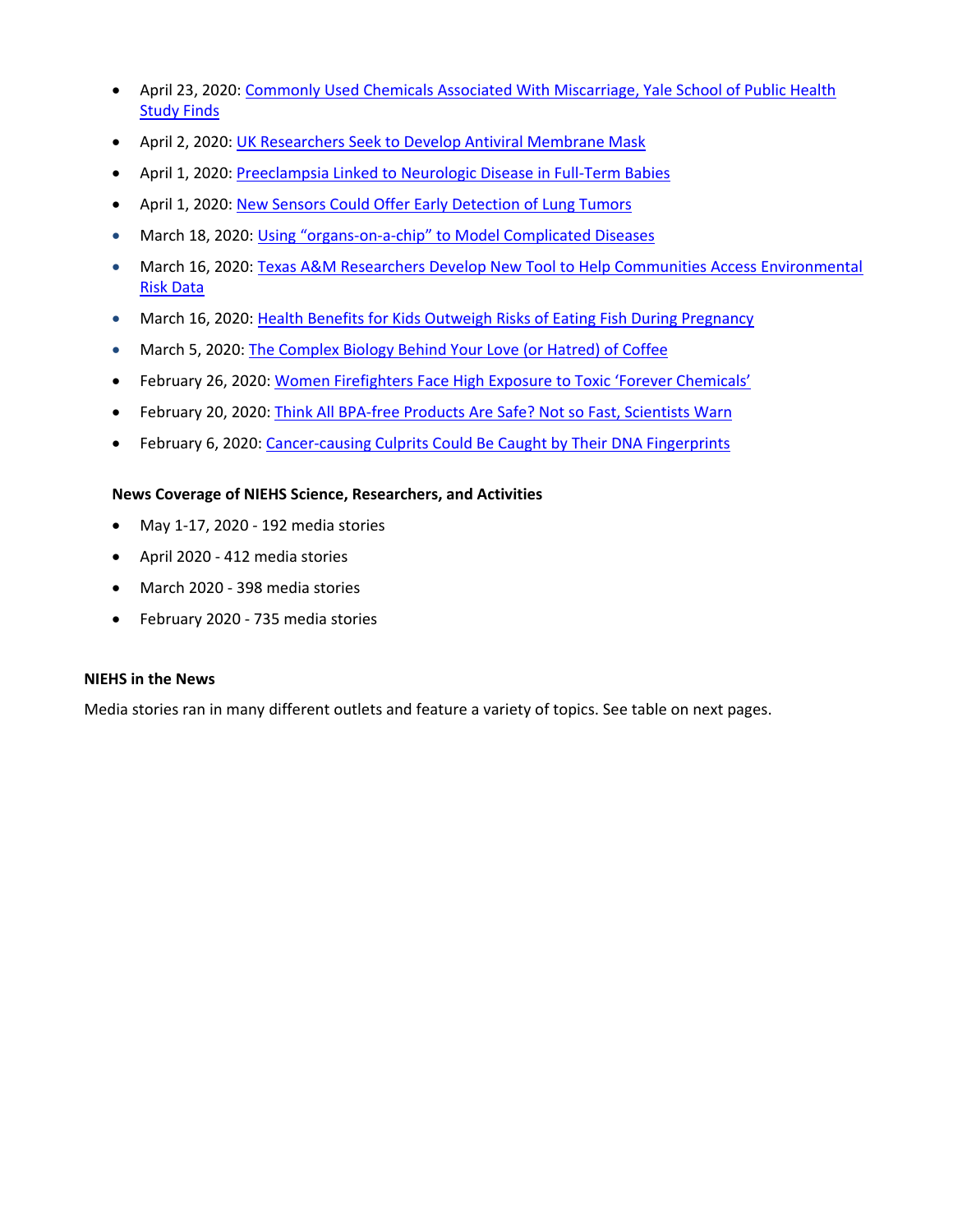|                    |                                                                  |                       | <b>People</b>        |                                                                          |  |  |  |  |
|--------------------|------------------------------------------------------------------|-----------------------|----------------------|--------------------------------------------------------------------------|--|--|--|--|
|                    |                                                                  |                       | <b>Likely</b>        |                                                                          |  |  |  |  |
| <b>Date</b>        | <b>Headline</b>                                                  | <b>Source</b>         | <b>Reached</b>       | <b>URL</b>                                                               |  |  |  |  |
|                    |                                                                  |                       | <b>Major Outlets</b> |                                                                          |  |  |  |  |
|                    |                                                                  |                       |                      |                                                                          |  |  |  |  |
|                    | What is the ACE2 receptor, how<br>is it connected to coronavirus |                       |                      |                                                                          |  |  |  |  |
|                    | and why might it be key to                                       |                       |                      | https://www.yahoo.com/news/ace2-receptor-                                |  |  |  |  |
|                    | 14-May-20 treating COVID-19?                                     | Yahoo! News           |                      | 28,980,179 connected-coronavirus-why-120449692.html                      |  |  |  |  |
|                    | Navajo Nation residents face                                     |                       |                      |                                                                          |  |  |  |  |
|                    | coronavirus without running                                      |                       |                      | https://www.cbsnews.com/news/coronavirus-                                |  |  |  |  |
| 8-May-20 water     |                                                                  | <b>CBS News</b>       |                      | 28,196,319 navajo-nation-running-water-cbsn-originals/                   |  |  |  |  |
|                    |                                                                  |                       |                      | https://www.timesnownews.com/health/article/wh                           |  |  |  |  |
|                    | What is Styrene gas and how                                      |                       |                      | at-is-styrene-gas-and-how-can-it-affect-your-                            |  |  |  |  |
|                    | 7-May-20 can it affect your health?                              | Times Now (IN)        |                      | 7,036,682 health/588356                                                  |  |  |  |  |
|                    | Complications during a                                           |                       |                      |                                                                          |  |  |  |  |
|                    | woman's first pregnancy linked                                   |                       |                      | https://news.yahoo.com/complications-during-                             |  |  |  |  |
|                    | to increased risk of future                                      |                       |                      | womans-first-pregnancy-linked-increased-risk-                            |  |  |  |  |
|                    | 30-Apr-20 premature births                                       | Yahoo! News           |                      | 45,005,762 101935099.html                                                |  |  |  |  |
|                    |                                                                  |                       |                      | https://www.consumerreports.org/health-                                  |  |  |  |  |
|                    |                                                                  | Consumer              |                      | wellness/how-to-eat-less-plastic-microplastics-in-                       |  |  |  |  |
|                    | 30-Apr-20 How to Eat Less Plastic                                | Reports               |                      | 2,832,540 food-water/<br>https://www.huffpost.com/entry/bp-oil-spill-10- |  |  |  |  |
|                    | A Decade Later, Gulf Residents                                   | The Huffington        |                      | years-deepwater-                                                         |  |  |  |  |
|                    | 19-Apr-20 Suffer From BP's Toxic Legacy                          | Post                  |                      | 30,336,909 horiz n 5e99bd62c5b6c45259d5aa12                              |  |  |  |  |
|                    |                                                                  |                       |                      | https://www.everydayhealth.com/autoimmune-                               |  |  |  |  |
|                    | Rates of Autoimmunity Rise in                                    |                       |                      | diseases/autoimmunity-rates-on-the-rise-in-the-                          |  |  |  |  |
| 17-Apr-20 US       |                                                                  | Everyday Health       |                      | 14,235,974 united-states-study-says/                                     |  |  |  |  |
|                    |                                                                  |                       |                      |                                                                          |  |  |  |  |
|                    | Asthma Hospitalizations                                          |                       |                      |                                                                          |  |  |  |  |
|                    | Dropped after Louisville Power                                   |                       |                      | https://finance.yahoo.com/news/asthma-                                   |  |  |  |  |
|                    | Plants Retired Coal or Installed                                 |                       |                      | hospitalizations-dropped-louisville-power-                               |  |  |  |  |
|                    | 13-Apr-20 Better Emission Controls                               | Yahoo! Finance        |                      | 34,929,025 151400043.html                                                |  |  |  |  |
|                    | Does 5G cause or spread the                                      |                       |                      | https://fortune.com/2020/04/07/5g-coronavirus-                           |  |  |  |  |
|                    | coronavirus? Here's what                                         |                       |                      | health-cancer-radiation-studies-safely-use-                              |  |  |  |  |
|                    | 7-Apr-20 experts say<br><b>COVID-19 and Autoimmune</b>           | Fortune               |                      | 5,041,693 cellphone/                                                     |  |  |  |  |
|                    | Disease: What You Need to                                        |                       |                      | https://www.healthcentral.com/article/coronavirus-                       |  |  |  |  |
| 30-Mar-20 Know     |                                                                  | <b>Health Central</b> |                      | 1,078,082 and-autoimmune-disease                                         |  |  |  |  |
|                    | Workers at Risk for COVID-19                                     |                       |                      |                                                                          |  |  |  |  |
|                    | <b>Exposure Can Access Online</b>                                |                       |                      | https://www.drugs.com/news/workers-risk-covid-                           |  |  |  |  |
| 26-Mar-20 Training |                                                                  | Drugs.com             |                      | 31,324,623 19-exposure-can-access-online-training-89224.html             |  |  |  |  |
|                    | What is BPA? The dangerous                                       |                       |                      |                                                                          |  |  |  |  |
|                    | chemical found in 10% of                                         |                       |                      |                                                                          |  |  |  |  |
|                    | 25-Mar-20 canned foods                                           | <b>INSIDER</b>        |                      | 26,163,319 https://www.insider.com/what-is-bpa                           |  |  |  |  |
|                    |                                                                  |                       |                      | https://m.dailyhunt.in/news/india/english/hastaksh                       |  |  |  |  |
|                    |                                                                  |                       |                      | ep+english-epaper-                                                       |  |  |  |  |
|                    | Lavender oil linked to early                                     | DailyHunt             |                      | hastaksh/lavender+oil+linked+to+early+breast+gro                         |  |  |  |  |
|                    | 13-Mar-20 breast growth in girls                                 | English (IN)          |                      | 10,782,437 wth+in+girls+study-newsid-171352230                           |  |  |  |  |
|                    | <b>Experts Question Evidence</b>                                 |                       |                      |                                                                          |  |  |  |  |
|                    | 6-Mar-20 Linking Fluoride to Lower IQ                            | Medscape              |                      | 13,076,260 https://www.medscape.com/viewarticle/926346                   |  |  |  |  |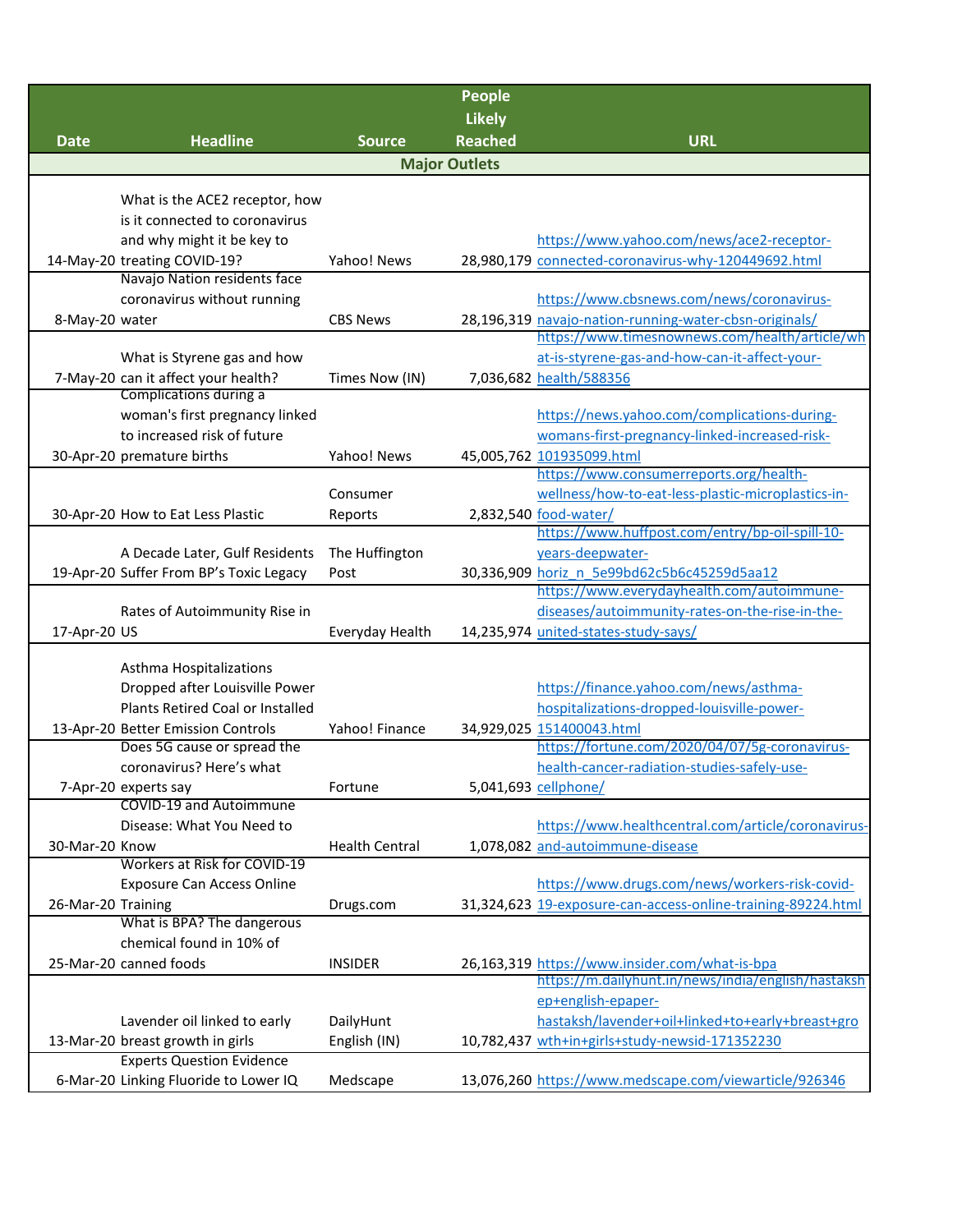|                      | The Connections Between                                            | US News &                                     |                      | https://health.usnews.com/conditions/autoimmune-                                      |
|----------------------|--------------------------------------------------------------------|-----------------------------------------------|----------------------|---------------------------------------------------------------------------------------|
|                      | Autoimmune Diseases and                                            | World Report:                                 |                      | disease/articles/connections-between-autoimmune-                                      |
| 6-Mar-20 Cancer      |                                                                    | Health                                        |                      | 345,264 diseases-and-cancer                                                           |
|                      |                                                                    |                                               |                      |                                                                                       |
|                      | Six things to know about the                                       |                                               |                      | https://www.politico.com/news/2020/03/04/coron                                        |
|                      | 4-Mar-20 coronavirus funding package                               | Politico                                      |                      | 17,596,122 avirus-funding-package-121209                                              |
|                      | Inside Louisiana's horrifying                                      |                                               |                      |                                                                                       |
|                      | 'Cancer Alley,' an 85-mile                                         |                                               |                      | https://www.businessinsider.com/louisiana-cancer-                                     |
|                      | stretch of pollution and                                           |                                               |                      | alley-photos-oil-refineries-chemicals-pollution-2019-                                 |
|                      | 12-Feb-20 environmental racism                                     | <b>Business Insider</b>                       | 68,636,020 11        |                                                                                       |
|                      |                                                                    |                                               |                      |                                                                                       |
|                      | Stricter Clean Air Laws Could                                      |                                               |                      | https://www.usnews.com/news/health-                                                   |
|                      | Save Thousands of Lives a Year: US News &                          |                                               |                      | news/articles/2020-02-11/stricter-clean-air-laws-                                     |
| 11-Feb-20 Study      |                                                                    | World Report                                  |                      | 25,922,487 could-save-thousands-of-lives-a-year-study                                 |
|                      | FDA Report Continues to See                                        |                                               |                      | https://www.bloomberg.com/news/articles/2020-                                         |
|                      | No Link Between Cell Phones                                        |                                               |                      | 02-10/fda-report-continues-to-see-no-link-between-                                    |
| 10-Feb-20 and Cancer |                                                                    | Bloomberg                                     |                      | 22,814,473 cell-phones-cancer                                                         |
|                      | What is mercury poisoning?                                         |                                               |                      | https://www.today.com/health/what-mercury-                                            |
|                      | Janelle Monae recovering from                                      |                                               |                      | poisoning-janelle-monae-recovering-fish-rich-                                         |
|                      |                                                                    | Today.com                                     |                      |                                                                                       |
|                      | 7-Feb-20 fish-rich pescatarian diet                                |                                               |                      | 16,840,152 pescatarian-diet-t173351<br>https://www.reuters.com/article/us-health-fda- |
|                      | FDA holds rare public meeting                                      |                                               |                      | talc/fda-holds-rare-public-meeting-on-asbestos-                                       |
|                      | 4-Feb-20 on asbestos testing in talc                               | Reuters                                       |                      | 20,120,416 testing-in-talc-idUSKBN1ZY0IX?il=0                                         |
|                      |                                                                    |                                               |                      |                                                                                       |
|                      |                                                                    | <b>Specialty, Regional, and Local Outlets</b> |                      |                                                                                       |
|                      |                                                                    |                                               |                      | https://www.healio.com/pulmonology/smoking-                                           |
|                      |                                                                    |                                               |                      | and-tobacco/news/online/%7B9e18717b-7435-43c7-                                        |
|                      | Bacterial contaminants found in                                    |                                               |                      | ab63-124001b8d953%7D/bacterial-contaminants-                                          |
|                      | 15-May-20 Juul vaping products                                     | Healio                                        |                      | 2,082,723 found-in-juul-vaping-products                                               |
|                      | A better evil? Evaluating the                                      |                                               |                      | https://www.wcpo.com/news/local-news/i-team/a-                                        |
|                      | risk of GenX pollution in                                          |                                               |                      | better-evil-evaluating-the-risk-of-genx-pollution-in-                                 |
| 30-Apr-20 Cincinnati |                                                                    | <b>WCPO</b>                                   | 1,102,863 cincinnati |                                                                                       |
|                      | Researchers seek to develop                                        |                                               |                      | https://phys.org/news/2020-04-antiviral-membrane-                                     |
|                      | 3-Apr-20 antiviral membrane mask                                   | Phys.org                                      |                      | 4,621,343 mask.html                                                                   |
|                      |                                                                    |                                               |                      |                                                                                       |
|                      |                                                                    |                                               |                      | https://www.healio.com/psychiatry/add-                                                |
|                      | Preeclampsia during pregnancy                                      |                                               |                      | adhd/news/online/%7B341d3ef9-e709-4ae4-b79e-                                          |
|                      | increases risk for                                                 |                                               |                      | 7e6fc0c8f9a6%7D/preeclampsia-during-pregnancy-                                        |
|                      | neurodevelopmental disorders                                       |                                               |                      | increases-risk-for-neurodevelopmental-disorders-                                      |
|                      | 2-Apr-20 among offspring                                           | Healio                                        |                      | 1,724,321 among-offspring                                                             |
|                      |                                                                    |                                               |                      |                                                                                       |
|                      |                                                                    |                                               |                      | https://www.healio.com/endocrinology/obesity/ne                                       |
|                      |                                                                    |                                               |                      |                                                                                       |
|                      | Endocrine-disrupting chemical                                      |                                               |                      | ws/online/%7B2dfe9c24-d179-4f37-ab3d-                                                 |
|                      | exposure during pregnancy                                          |                                               |                      | d040527ca3d6%7D/endocrine-disrupting-chemical-                                        |
|                      | influences obesity across two                                      |                                               |                      | exposure-during-pregnancy-influences-obesity-                                         |
| 1-Apr-20 generations |                                                                    | Healio                                        |                      | 1,724,321 across-two-generations                                                      |
|                      |                                                                    |                                               |                      | https://www.healio.com/pediatrics/practice-                                           |
|                      |                                                                    |                                               |                      | management/news/print/infectious-diseases-in-                                         |
|                      |                                                                    |                                               |                      | children/%7B5d25ccbb-ec75-42e5-906b-                                                  |
|                      | Climate change: A growing<br>24-Mar-20 threat to children's health | Healio                                        |                      | f8d76fb084a7%7D/climate-change-a-growing-threat-<br>1,972,040 to-childrens-health     |